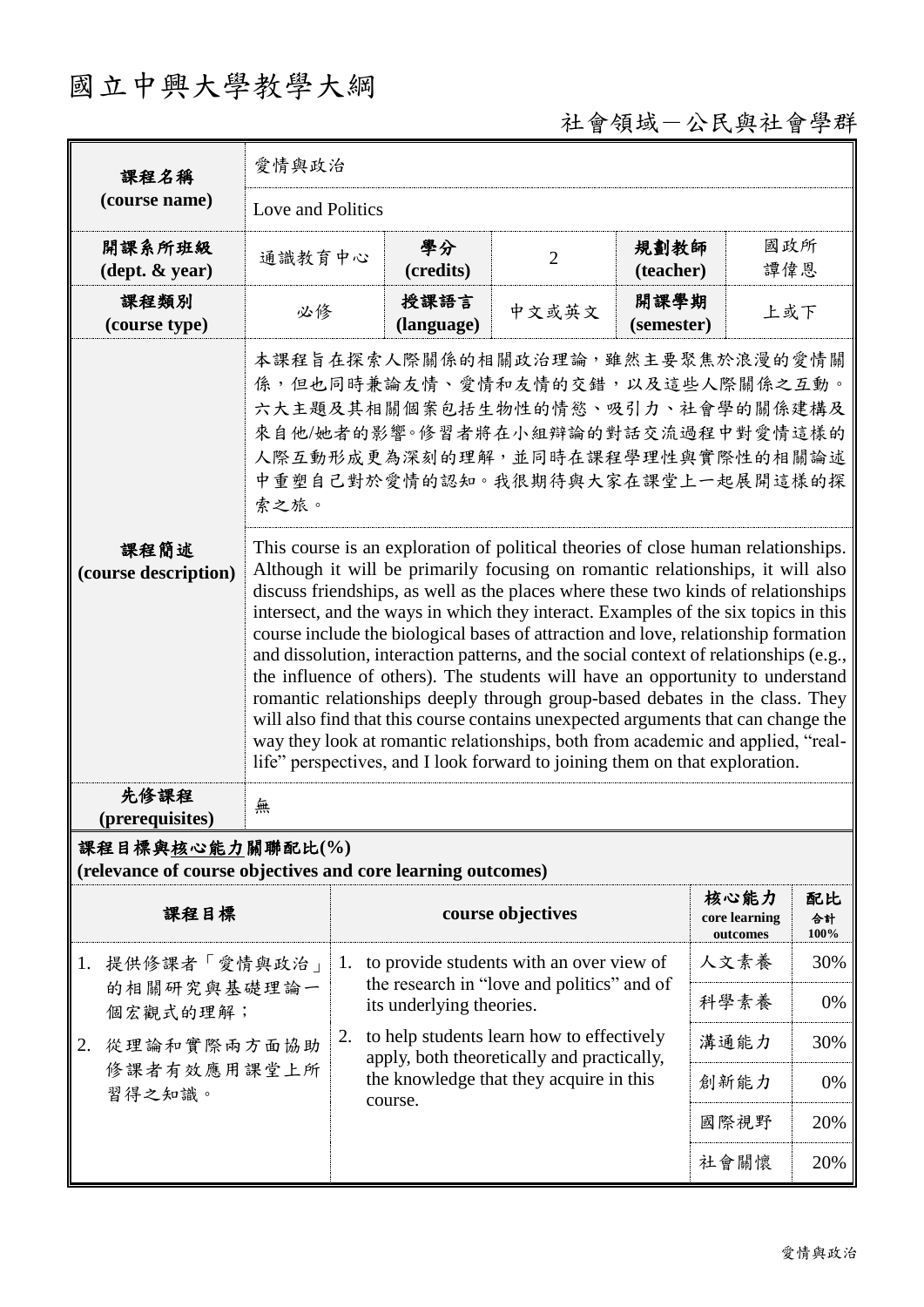#### 課程目標之教學方法與評量方法

**(teaching and assessment methods for course objectives)**

| 教學方法 (teaching methods)                                                                         | 學習評量方式 (evaluation)                                                               |  |  |  |  |
|-------------------------------------------------------------------------------------------------|-----------------------------------------------------------------------------------|--|--|--|--|
| 藉由日常生活中男女間感情相處的相關例子,<br>分成六大主題進行分析。過程中將佐以政治學<br>的經典論述或觀念,引導修習者將之活用於感<br>情生活中。                   | 分為期中考及期末考兩次測驗,期中考試題<br>型為「是非題」,期末考為「小組辯論」。題<br>目之設計將忠實反映課程內容,評量修習者<br>聯結理論與實際的能力。 |  |  |  |  |
| 授課內容(單元名稱與內容、習作 / 考試進度、備註)<br>(course content and homework / tests schedule)                    |                                                                                   |  |  |  |  |
| 主題1:為什麼談戀愛的「政治理論」<br>1-1:個人層次之一見鐘情<br>1-2:社會建構之日久生情<br>1-3:白富美的跨層次分析<br>1-4:高富帥的政治經濟學           |                                                                                   |  |  |  |  |
| 主題2:不吵架才奇怪<br>2-1: 吃什麼都好嗎?<br>2-2:去哪裡都好嗎?<br>2-3:我的白目女/男友<br>2-4: 人間蒸發的她/他                      |                                                                                   |  |  |  |  |
| 主題3:謊言的四張臉<br>3-1:心事誰人知?<br>3-2:請你在乎我<br>3-3:怕妳/你生氣,所以…<br>3-4:這種謊言我好愛                          |                                                                                   |  |  |  |  |
| 主題4:親友團的利弊<br>4-1:認證卡誰在發?<br>4-2:出席或亮相的價值在哪?<br>4-3: 單打獨鬥搞定他/她<br>4-4:千萬別成為眾矢之的                 |                                                                                   |  |  |  |  |
| 主題 5:同一個屋簷下<br>5-1:同居是一個經濟問題嗎?<br>$5-2$ : Love is not everything !<br>5-3:值得冒的險<br>5-4: 最壞劇本的打算 |                                                                                   |  |  |  |  |
| 主題6:第三者的詛咒<br>6-1: Ex 好像不會消失的鬼魂<br>6-2:學伴、家族、粉絲、同事<br>6-3:獨佔的愛情,脆弱的心靈<br>6-4:承認吧,我們愛的是自己        |                                                                                   |  |  |  |  |